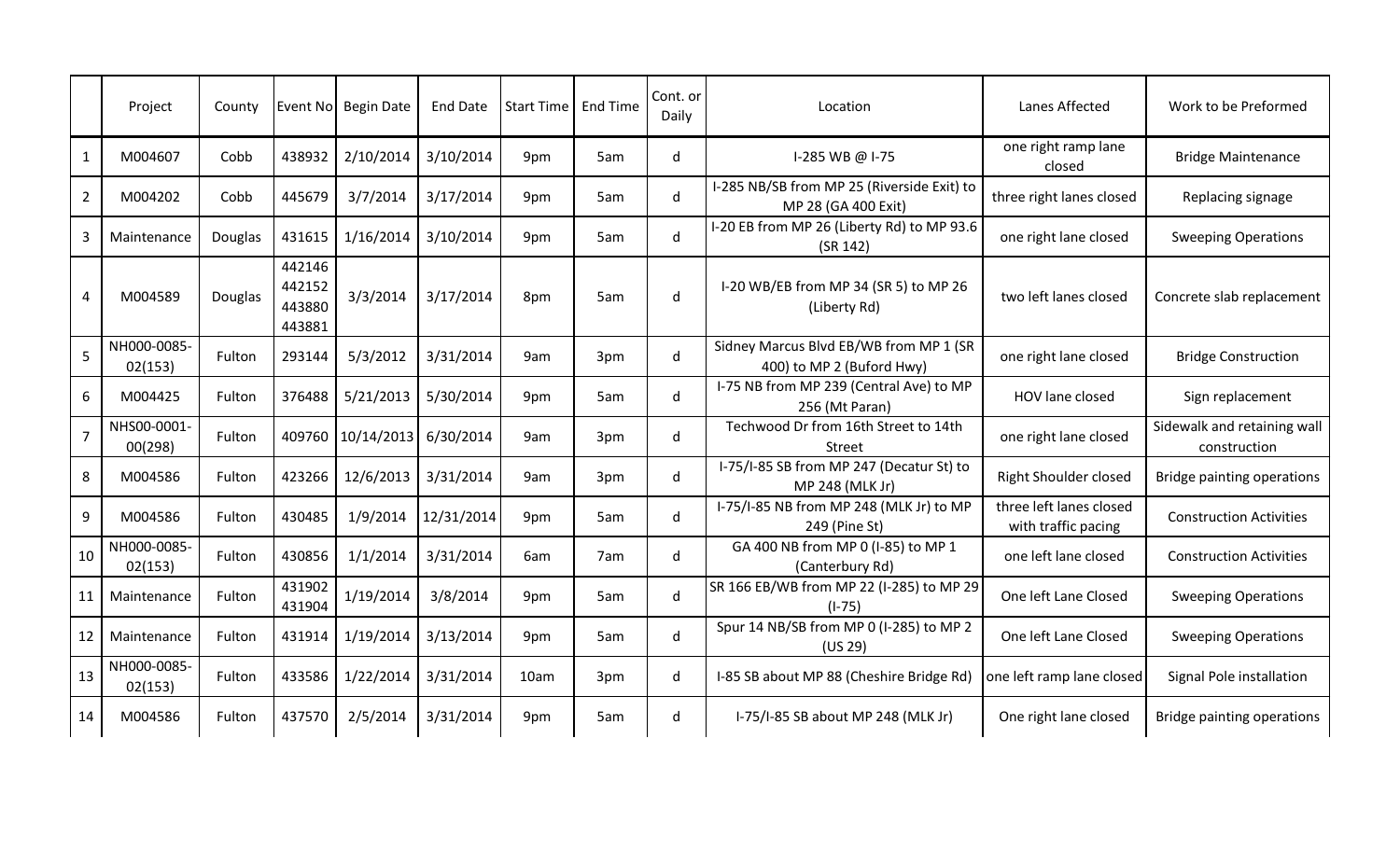|    | Project                | County | Event No         | <b>Begin Date</b> | <b>End Date</b> | Start Time | End Time | Cont. or<br>Daily | Location                                                               | Lanes Affected                                 | Work to be Preformed               |
|----|------------------------|--------|------------------|-------------------|-----------------|------------|----------|-------------------|------------------------------------------------------------------------|------------------------------------------------|------------------------------------|
| 15 | NH000-0085-<br>02(153) | Fulton | 442735<br>443104 | 2/24/2014         | 3/31/2014       | 9am        | 3pm      | d                 | SR 400 SB/NB from MP 3 (Lenox Rd) to mp<br>0.5 (Sidney Marcus Blvd)    | One right lane closed                          | <b>Construction Activities</b>     |
| 16 | Maintenance            | Fulton | 443255           | 2/26/2014         | 3/14/2014       | 9am        | 3pm      | d                 | SR 10 NB/SB from MP 1 (Freedom Pkwy) to<br>MP 1.5 (Ralph McGill Blvd)  | one center lane closed                         | replacing bridge striping          |
| 17 | NH000-0085-<br>02(153) | Fulton | 443260           | 3/1/2014          | 3/9/2014        | 6am        | 6pm      | d                 | SR 400 NB from MP 0(I-85) to MP 1 (Sidney<br>Marcus Blvd)              | two right lanes closed                         | <b>Concrete Placement</b>          |
| 18 | M004202                | Fulton | 443861           | 3/2/2014          | 3/8/2014        | 9pm        | 5am      | d                 | I-285 WB from MP 25 (Roswell Rd) to MP<br>18 Paces Ferry Rd)           | three left lanes closed<br>with traffic pacing | Sign replacement                   |
| 19 | Maintenance            | Fulton | 445541           | 3/8/2014          | 3/8/2014        | 9:30am     | 6:30pm   | d                 | I-75 NB from MP 242.5 (Lankford Pkwy) to<br>MP 246 (Central Ave)       | four left lanes closed                         | Milling and paving asphalt         |
| 20 | Maintenance            | Fulton | 445798           | 3/8/2014          | 3/8/2014        | 8:30:am    | 3pm      | d                 | I-285 SB from MP 10 (I-20) to MP 9 (MLK)                               | One left lane closed                           | Repairing guardrail                |
| 21 | NH000-0085-<br>02(153) | Fulton | 445811           | 3/8/2014          | 3/8/2014        | 7am        | 7pm      | d                 | GA 400 SB from MP 2.5 (Peachtree Rd) to<br>MP 0.5 (Sidney Marcus Blvd) | one right lane closed                          | Sign structure placement           |
| 22 | Maintenance            | Fulton | 446030           | 3/8/2014          | 3/9/2014        | 6am        | 7pm      | $\mathsf{C}$      | I-20 WB from MP 51 (Linkwood Rd) to MP<br>12 Donald Hollow Pkwy)       | Shift traffic to center of<br>ramp             | Grooving Operations on<br>Shoulder |
| 23 | NH000-0085-<br>02(153) | DeKalb | 445806           | 3/7/2014          | 3/10/2014       | 9pm        | 5am      | $\mathsf{C}$      | I-85 SB from MP 91 (Clairmont Rd) to MP<br>88                          | three left lanes closed<br>with traffic pacing | Sign structure placement           |
|    |                        |        |                  |                   |                 |            |          |                   |                                                                        |                                                |                                    |
|    |                        |        |                  |                   |                 |            |          |                   |                                                                        |                                                |                                    |
|    |                        |        |                  |                   |                 |            |          |                   |                                                                        |                                                |                                    |
|    |                        |        |                  |                   |                 |            |          |                   |                                                                        |                                                |                                    |
|    |                        |        |                  |                   |                 |            |          |                   |                                                                        |                                                |                                    |
|    |                        |        |                  |                   |                 |            |          |                   |                                                                        |                                                |                                    |
|    |                        |        |                  |                   |                 |            |          |                   |                                                                        |                                                |                                    |
|    |                        |        |                  |                   |                 |            |          |                   |                                                                        |                                                |                                    |
|    |                        |        |                  |                   |                 |            |          |                   |                                                                        |                                                |                                    |
|    |                        |        |                  |                   |                 |            |          |                   |                                                                        |                                                |                                    |